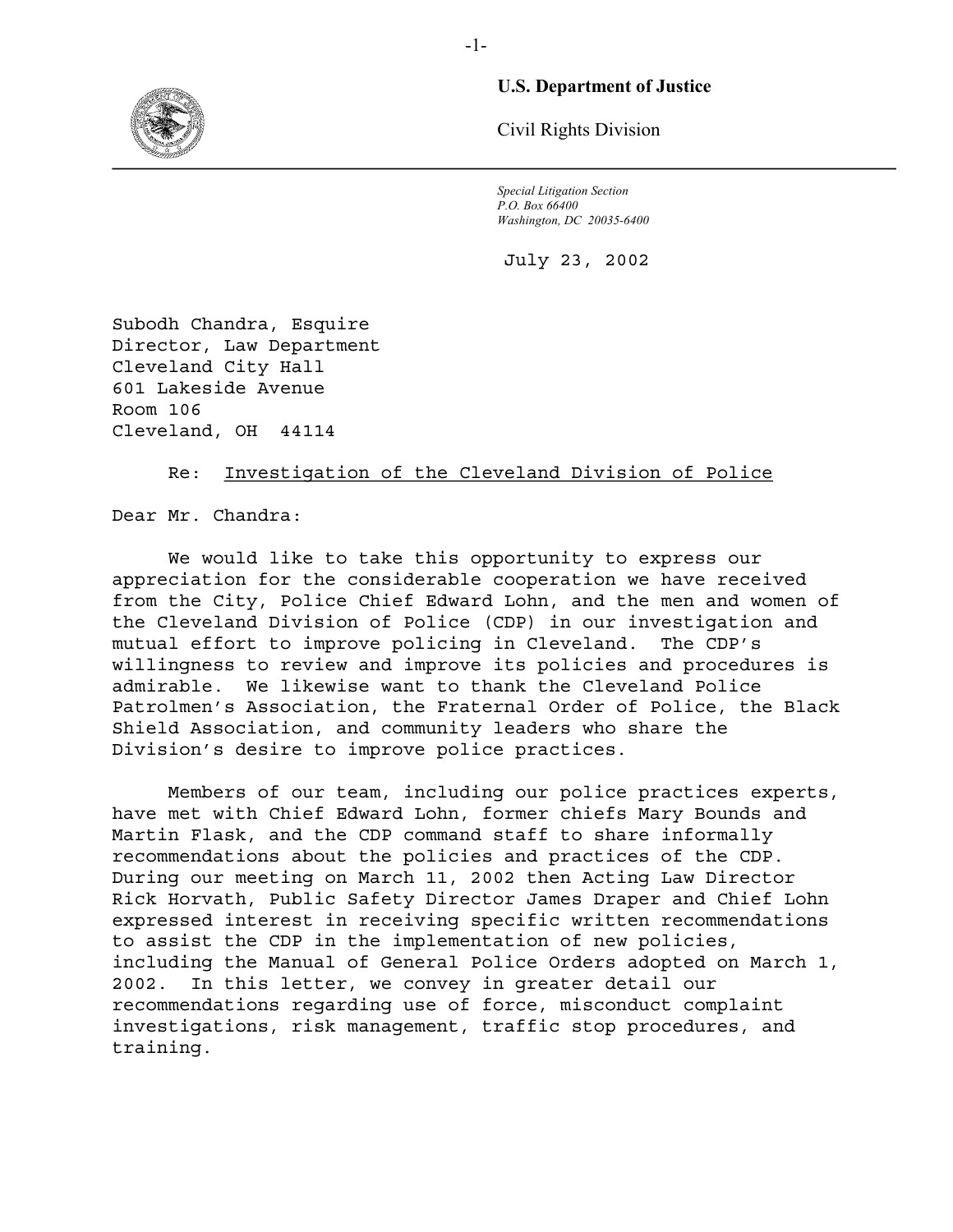To date we have reviewed relevant CDP policies and directives; attended police academy and in-service training sessions; ridden along with district patrol officers; and conducted interviews with CDP officials, a broad cross-section of the CDP command staff, and those charged with oversight of the CDP. We have spoken with representatives of the Cleveland Police Patrolman's Association, the Fraternal Order of Police and the Black Shield Association, as well as local attorneys, community leaders and citizens. Additionally, we are in the process of reviewing the investigative reports provided to us by the City relating to civilian complaints, use of force investigations and Internal Affairs (IA) investigations.

This letter is not meant to be exhaustive, but rather focuses on significant recommendations that we can provide at this stage of the investigation under 42 U.S.C. § 14141 and 42 U.S.C. § 3789d. Although we have nearly completed our review of the use of deadly force investigations and the discharge of firearms investigations provided by the CDP, important aspects of our investigation have yet to be completed, most notably completing our review of the CDP complaint investigation reports, and the more current reports of uses of non-deadly force, still to be produced. In addition, we are proceeding with our review of the computer data relating to traffic citations that we have received recently. Therefore, this letter is not intended to provide our findings regarding the ultimate question for our investigation: whether the CDP is engaged in a pattern or practice of unconstitutional conduct.

We hope that this letter will assist in our mutual goal of ensuring that the CDP provides effective and respectful police service to the people of Cleveland, and we look forward to continued cooperation toward this goal. We also would be happy to provide examples of policies used by other police departments that might address issues we raise below.

#### **I. Uses of Force**

#### A. The CDP should clarify its use of force policy

We recognize that the CDP has recently adopted a new Use of Force policy (GPO 2.1.01), which provides guidance on both the use of deadly force and the use of non-deadly force. The new policy appropriately adds head strikes with ASP batons to the definition of deadly force. However, it does not include head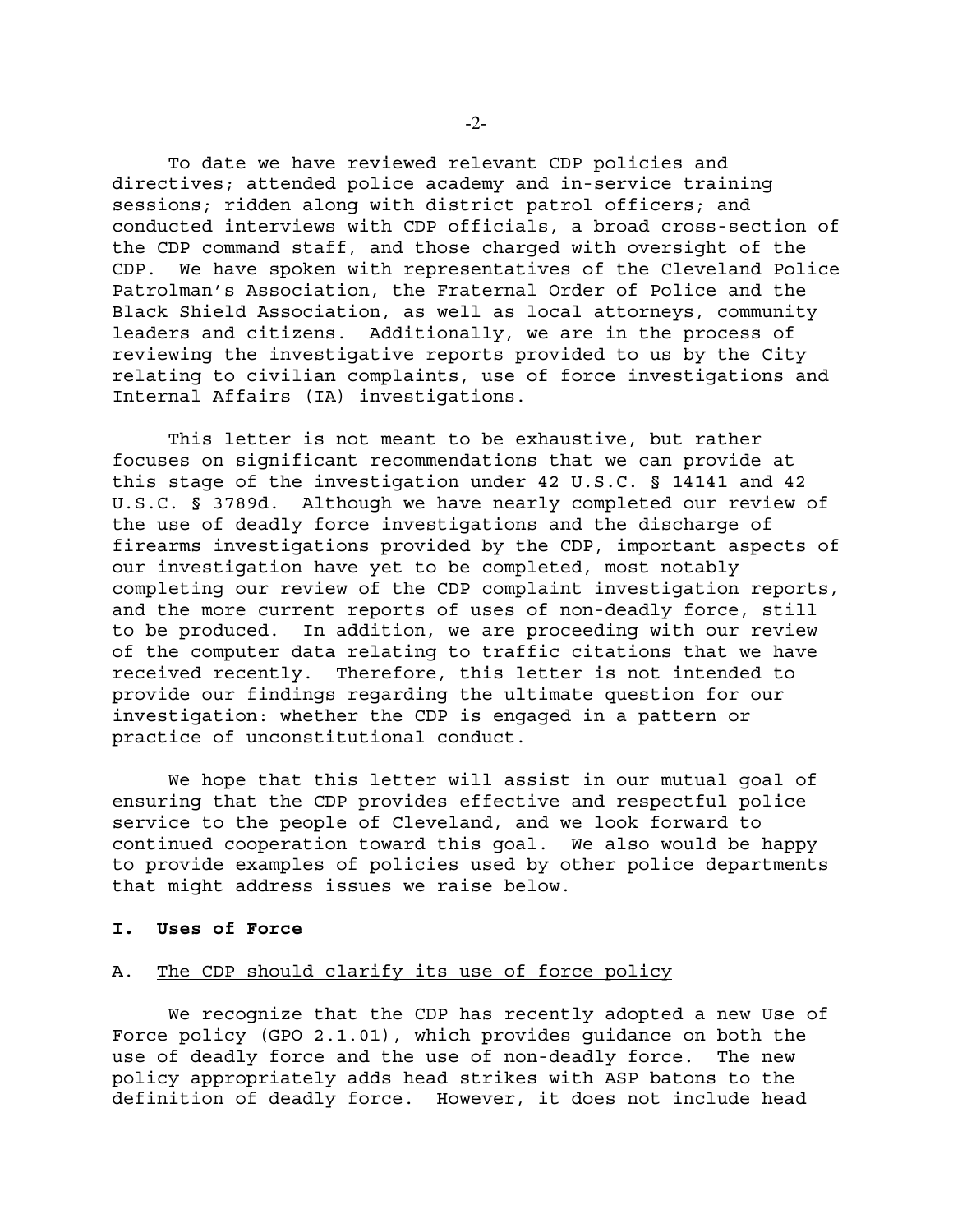strikes with other hard objects. (e.g., flashlights, portable radios). Model policies of well-recognized authorities, including the National Law Enforcement Policy Center of the International Association of Chiefs of Police, consider strikes to the head with impact weapons such as flashlights to constitute uses of deadly force. Accordingly, we recommend that the CDP clarify its use of deadly force policy to designate any strike to the head with an impact weapon as a use of deadly force and impose the same use threshold, reporting and investigation requirements as other uses of deadly force.<sup>1</sup>

## B. The CDP should clarify its process for reviewing uses of deadly force to ensure consistency

We understand that the CDP investigates uses of deadly force differently depending on whether or not the use of force results in death or injury to a person. Although not specified in the policy, we understand that when a CDP officer uses deadly force and a person is either injured or killed, the Use of Deadly Force Investigative Team (UDFIT) responds to the scene and conducts an investigation. However, if deadly force is used, but no person is injured or killed, the UDFIT apparently does not respond to the incident. We understand that, instead, on-duty homicide detectives and staff from the Inspections Unit investigate noninjury shootings and other non-injury incidents in which deadly force is used. Finally we understand that prior to October 2001, these non-injury incidents were investigated by the involved officer's district supervisor.

We recommend that the CDP clarify its policy on the investigation of use of deadly force incidents to make clear that in-depth examination of uses of deadly force does not depend on whether there is injury or death to a person, but on whether the force used by an officer could result in death or serious bodily injury. The use of deadly force definition contained within GPO 2.1.01 appropriately includes any "action that is likely to cause death or serious physical harm" and is not limited to incidents that actually cause such harm. Therefore, we recommend that the

<sup>&</sup>lt;sup>1</sup> We observe that the CDP policy now defines intermediate weapons as "authorized less than lethal devices approved and issued by the Division" including the ASP baton and beanbag shotgun. We recommend that the CDP clarify that ASP batons and beanbag shotguns, given their potential to cause lethal injury, are "less lethal" rather than "less than lethal" weapons.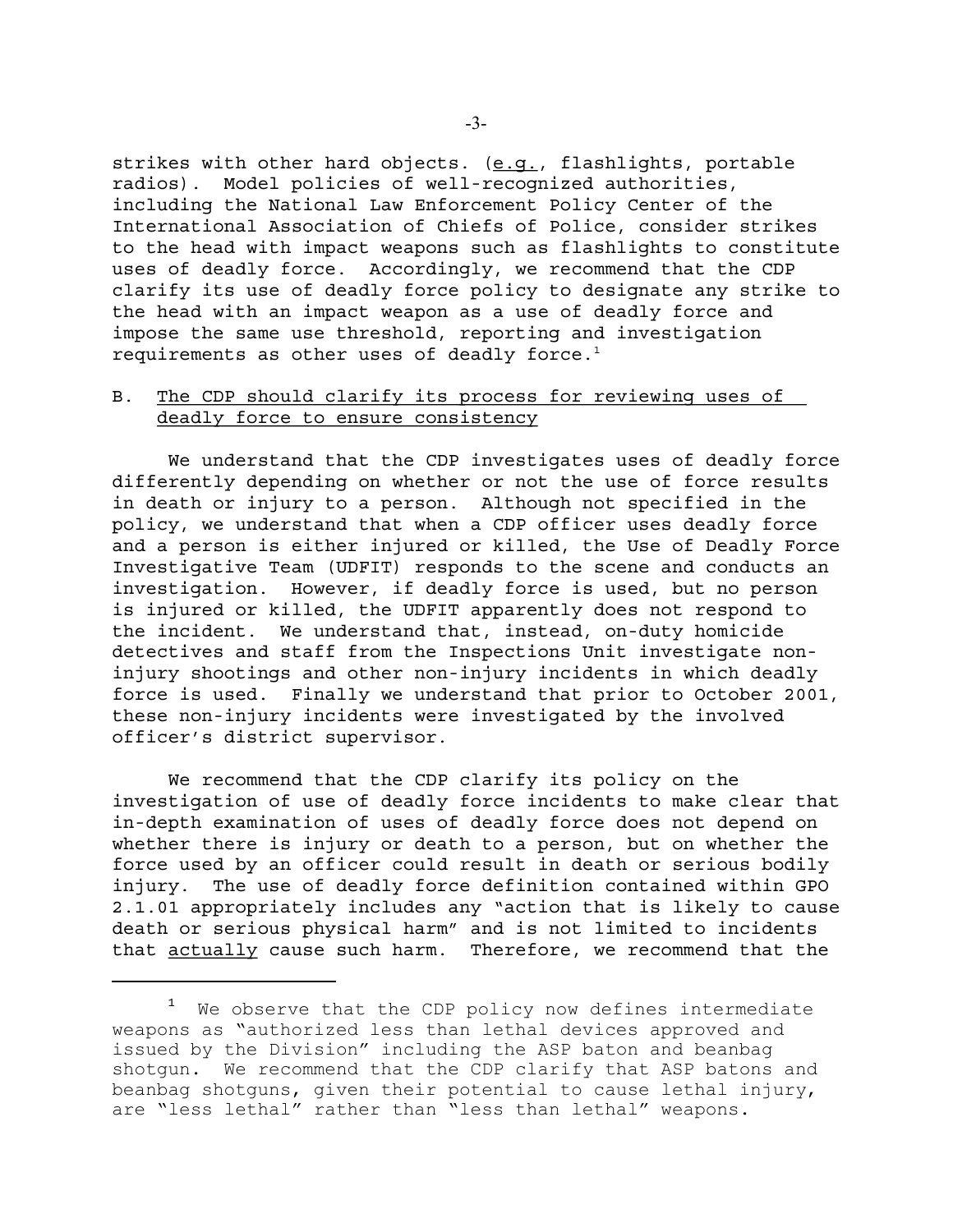CDP adopt a uniform policy requiring the investigation of all uses of deadly force by the UDFIT, regardless of whether injury actually results.

In addition, we recommend that the CDP form and utilize a shooting review team to review uses of deadly force after any criminal and administrative reviews have been completed. The purpose of the shooting review team should be to review every incident of use of deadly force to evaluate the tactics used, the effectiveness of the equipment used, and whether training standards need to be altered.

We also recommend that, if not already offered, the CDP explore making confidential psychological counseling and stress de-briefing available to officers in the aftermath of a traumatic event as part of the process of ensuring that the officer remains fit for duty. We recommend that the CDP review and consider revising its stated policy that officers involved in a use of deadly force incident automatically "undergo a psychiatric evaluation if they cause death or injury and shall not return to street duty until so ordered by the Chief." (GPO 2.1.01 (V)). This policy raises two potential concerns. First, the use of the term "psychiatric evaluation" may unfairly suggest that an officer is unfit for duty before any such determination is made. Second, if the CDP is performing only a traditional "psychiatric evaluation," that process alone may not offer the assistance and support appropriate to an officer involved in a traumatic use of force.

### C. CDP should thoroughly investigate and document uses of force

Our review of CDP use of deadly force and use of non-deadly force investigations from 1998-2000, and our interviews with CDP investigators, revealed a lack of documentation that raises concerns about the competency, thoroughness, and impartiality of use of force investigations. For example, we have found instances in which investigators failed to document interviews of victims, suspects, or CDP or civilian witnesses. In other instances, CDP investigators failed to document the location of all physical evidence, perform standard gunshot residue tests, locate other forensic evidence, or take relevant photographs. We recommend that the CDP provide specific guidance that investigators photograph all claimed or actual areas of injury and interview all officers who could be witnesses in addition to all civilian witnesses.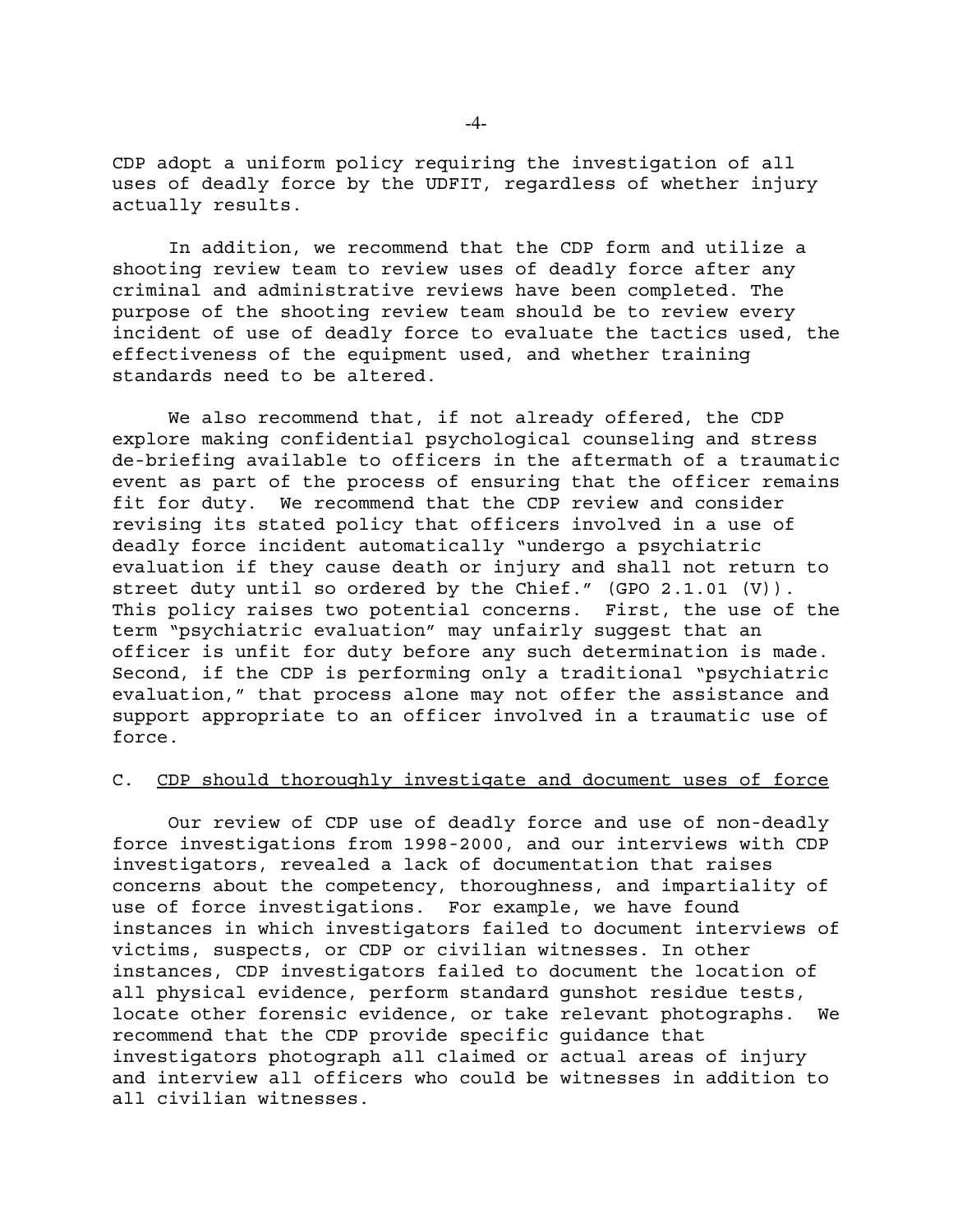These apparent deficiencies may derive from inadequate training for use of force investigators. The command staff and investigators we interviewed informed us that investigators receive no specialized training in conducting these sorts of investigations. We recommend, at a minimum, that the CDP provide all of its use of force investigators with training in the following: observation and surveillance skills; basic forensics; interviewing and interrogation skills; report writing; basic criminal law; basic court procedures; basic rules of evidence; and CDP's disciplinary and administrative procedures.

We also reviewed several investigations where the investigator was involved in or supervised the use of force incident. This raises the strong potential for a conflict of interest. In addition, for injuries which result in hospital admission and, as described above, incidents involving the use of deadly force, we recommend that investigators not be based in the district in which the incident occurs. We recommend that CDP policy make specific that supervisors who are involved as witnesses, participants or supervisors in a use of force incident shall not investigate that use of force.

We also recommend that every supervisory review of any use of force include an assessment of the following issues: (1) was the force used in compliance with policy, training and legal standards; (2) if not, should the incident be further investigated to determine whether misconduct occurred; (3) using different tactics could the officer(s) have avoided using force or using the level of force employed; (4) does the incident indicate a need for additional training, counseling or other remedial measures; and (5) does the incident suggest that CDP should revise its policies, training, tactics, or equipment. The investigations we have reviewed to date are inconsistent in terms of addressing these critical questions.

We were recently provided with a database of use of nondeadly force reports by the CDP. We noted that this database does not track whether the use of force is determined to be within policy. We recommend that this information be added to the database.

#### **II. Complaints of Police Misconduct**

A. The CDP should clarify its structure and policy regarding complaints of police misconduct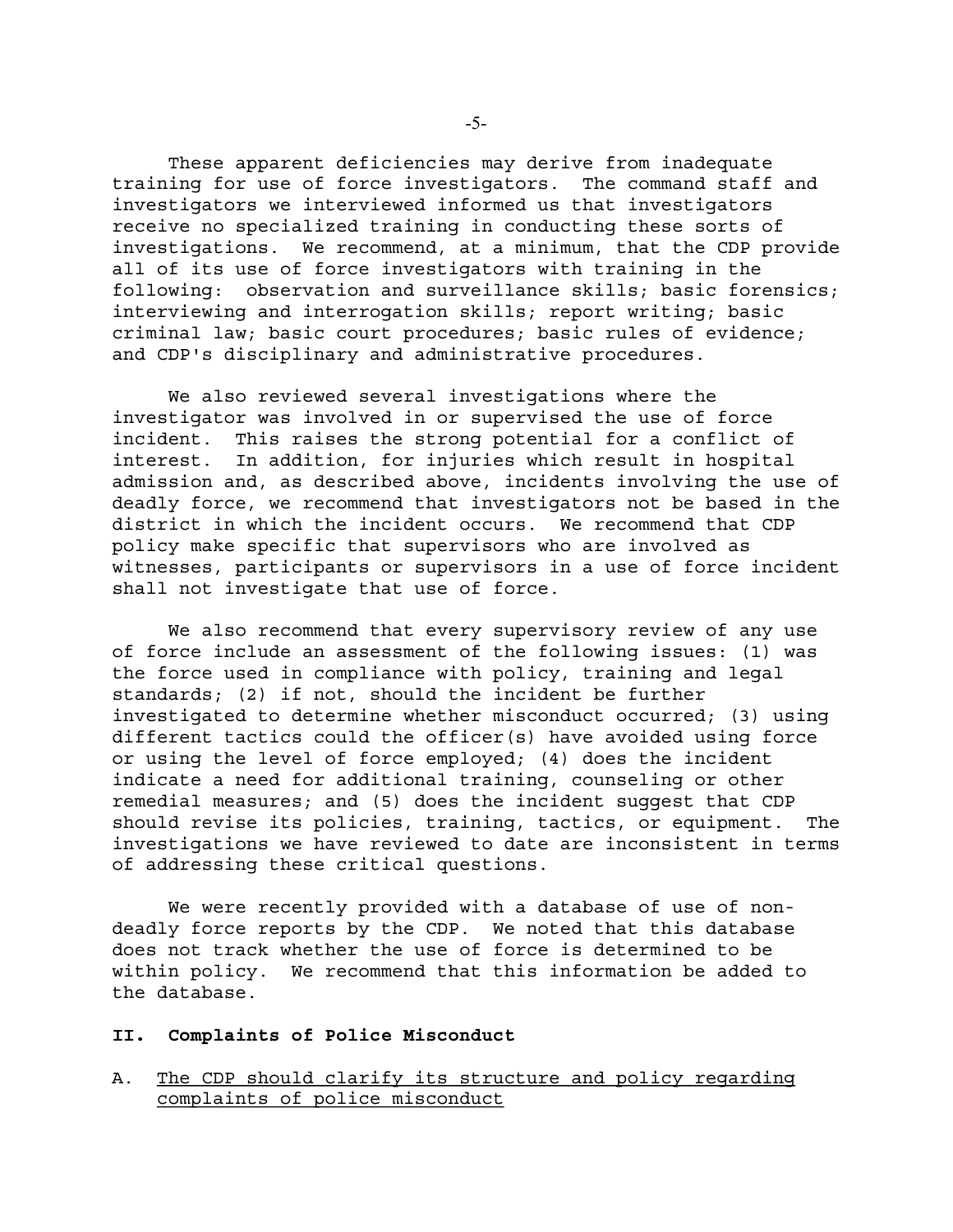We recommend that the CDP include a definition of "complaint" in its policy on accepting citizen complaints (GPO 1.3.15) and that the Office of Professional Standards (OPS) and Internal Affairs (IA) procedural manuals contain consistent guidance.

We recognize that the CDP has recently reallocated responsibility for investigations of police misconduct. Currently, allegations of criminal misconduct are investigated by IA, which consists entirely of sworn personnel and reports directly to the Chief. All other complaints of police misconduct are investigated by OPS, which is staffed by sworn personnel who report to a civilian supervisor. OPS forwards its investigations for review by the Police Review Board, which then makes a recommendation to the Chief regarding the disposition of the complaint and whether discipline should be imposed. In light of this restructuring of the complaint investigation process, we recommend that the CDP promulgate a policy statement that clearly delineates the responsibility for the investigation of complaints or allegations of misconduct between Internal Affairs, OPS and first line supervisors.

To assure that complaints are directed to the appropriate unit for investigation and the results of the investigation are appropriately tracked, we recommend that the CDP develop a centralized system for accepting, logging, tracking and assigning complaints for investigation by the appropriate CDP authority. We recommend that these data be entered into the Risk Management System discussed below. We recommend that the CDP adopt a policy addressing who will be responsible for investigating complaints against OPS and IA personnel. Moreover, we recommend that the CDP implement both a public education campaign and additional inservice training on the policies and procedures for accepting and handling complaints. Ensuring that the public is informed of the means by which complaints can be lodged and that all complaints will be professionally and appropriately handled benefits community/police relations.

B. The CDP should review its policies for staffing IA and OPS and review the training and equipment needs for these specialized units

We understand that staff assignments to OPS are determined almost entirely by seniority and that OPS investigators receive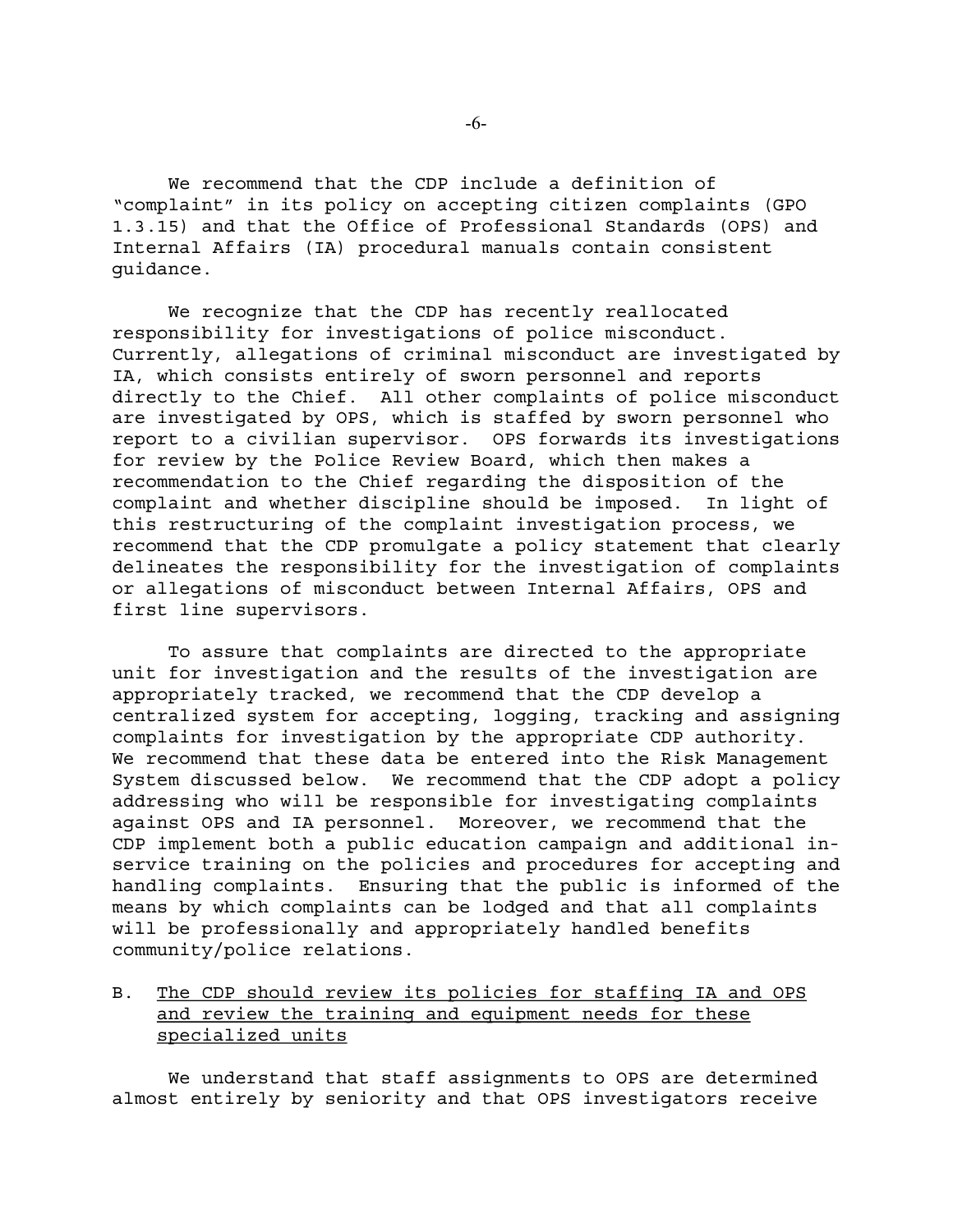no formal training in conducting complaint investigations. We recommend that the CDP work with the appropriate union officials to establish eligibility criteria for sworn investigator applicants, including consideration of an officer's complaint and disciplinary history. We also recommend the CDP remove investigators whose actions while serving as investigators would have disqualified them from selection as investigators.

IA and OPS investigators should receive specialized and ongoing training. Officers newly assigned to OPS and IA should be paired with a more experienced investigator in these specialized units for an appropriate period. We also recommend that the CDP provide additional training to both IA and OPS investigators from sources outside the Division. We would be happy to assist the CDP in identifying appropriate resources. Additionally, OPS and Internal Affairs investigators should provide in-service training to first line supervisors regarding their roles at the front end of the complaint process and in assisting in internal investigations. Finally, we recommend that the CDP takes steps to encourage officers to consider OPS duty as an important step in their career development paths. Lending greater prestige to this office should aid in having effective OPS staff.

We also recommend that the CDP carefully evaluate the staffing and workload of OPS, as the responsibility for a larger volume of complaints has raised concerns about the adequacy of OPS staffing. We understand that the recent restructuring increased OPS' workload from approximately 350 cases per year to over 700 while the staff only increased from five investigators to eight. We understand from staff that complaint investigations are being resolved more quickly than in the past, but investigations still take as long as four months to be completed. We also heard staff concerns regarding the equipment assigned to OPS. Specifically, we understand that OPS has only two cars for its eight investigators and that at the time of our interviews with OPS staff both of these cars were in disrepair. The unavailability of cars can limit the ability of investigators to be in the field. Further, we understand that investigators must devote time to transcribing tape recorded interviews. It is our understanding that both IA and the former Complaint Investigation Unit investigators were assigned or had access to a CDP vehicle and that transcription of tape recorded interviews by these investigators was performed by clerical staff. We recommend that the CDP review the allocation of resources to ensure that OPS is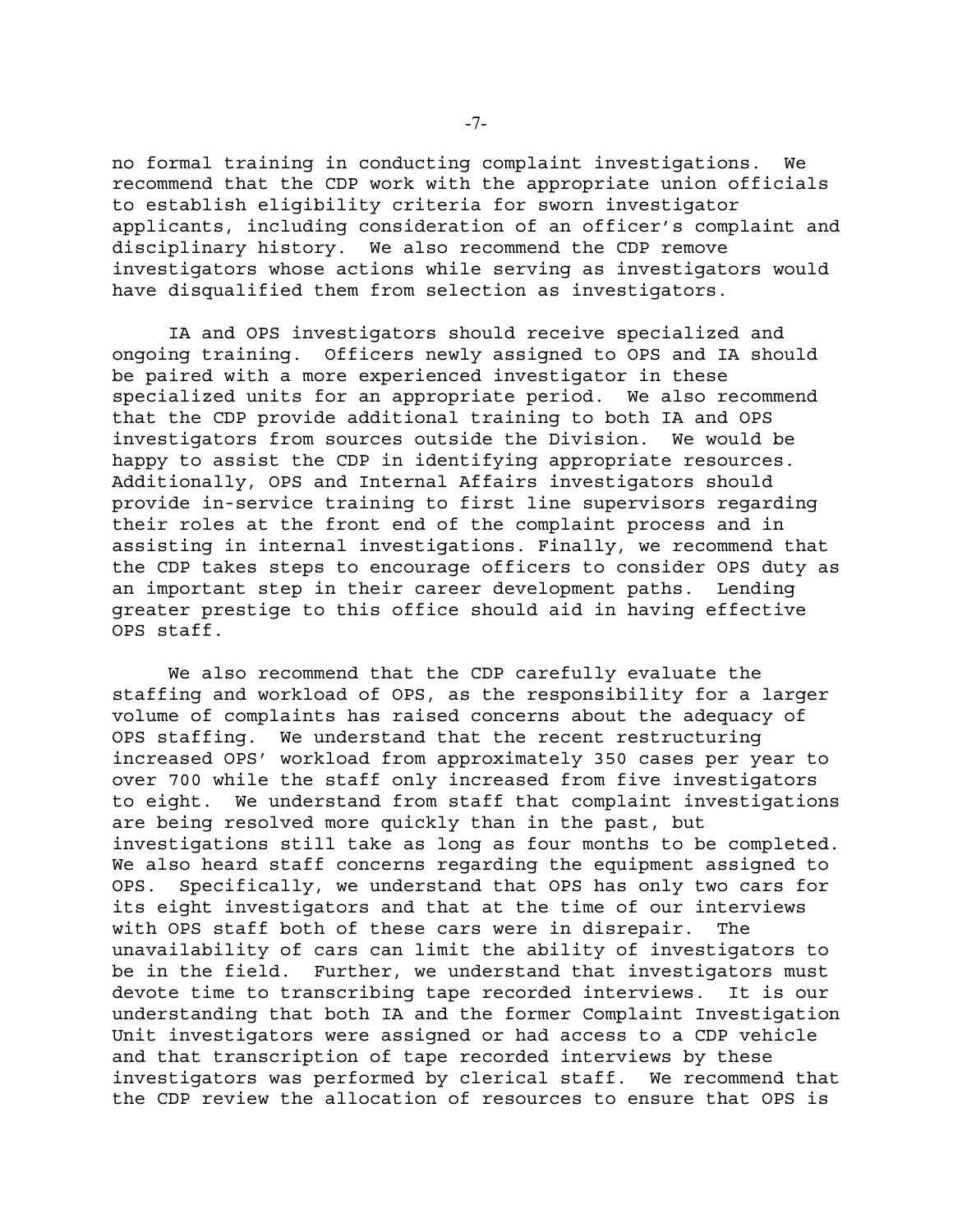adequately staffed and equipped to perform its function efficiently.

# C. The CDP should review its policy on the administrative withdrawal of misconduct complaints

We understand that many complaints are administratively withdrawn because investigators are unable to contact complainants or complainants do not respond to phone calls or letters seeking additional information necessary to the investigation. We also understand that under current CDP policy and the Collective Bargaining Agreement, complaints are investigated by OPS only if signed by the complainant and written in the complainant's own handwriting. Complaints that do not comply with these requirements are administratively withdrawn and are not investigated. We understand that the limited availability of staff and equipment discussed above may hamper the ability to contact complainants, many of whom contact OPS initially by phone, to obtain the required signatures and written statements, thus precluding investigation of those complaints. Our review of complaint files to date reveals that a significant number of the total complaints received by OPS are administratively withdrawn without a final determination on the merits. Based on a review of the OPS investigation files provided to us, during the period 1998 to 2000, approximately 28 percent of complaints were administratively withdrawn. Investigations by CIU during the same time period resulted in a nearly identical administrative withdrawal rate (27 percent).

We recommend the CDP work with the appropriate union officials to permit the CDP to investigate all citizen complaints, whether signed and written in the complainant's handwriting or not. Absent this change in policy, we recommend that the CDP allocate the necessary resources to assure meaningful efforts to have complaints received conform to these requirements. Although we recognize that some complaints from anonymous sources may not provide sufficient information upon which to base an investigation, we recommend that CDP investigate all citizen complaints to the extent reasonably possible to determine whether or not the allegations can be resolved and that the CDP not close any misconduct investigation without rendering one of the following dispositions: sustained; unfounded; exonerated; insufficient evidence; or administrative withdrawal.

We recommend that the CDP adopt a clear standard for when a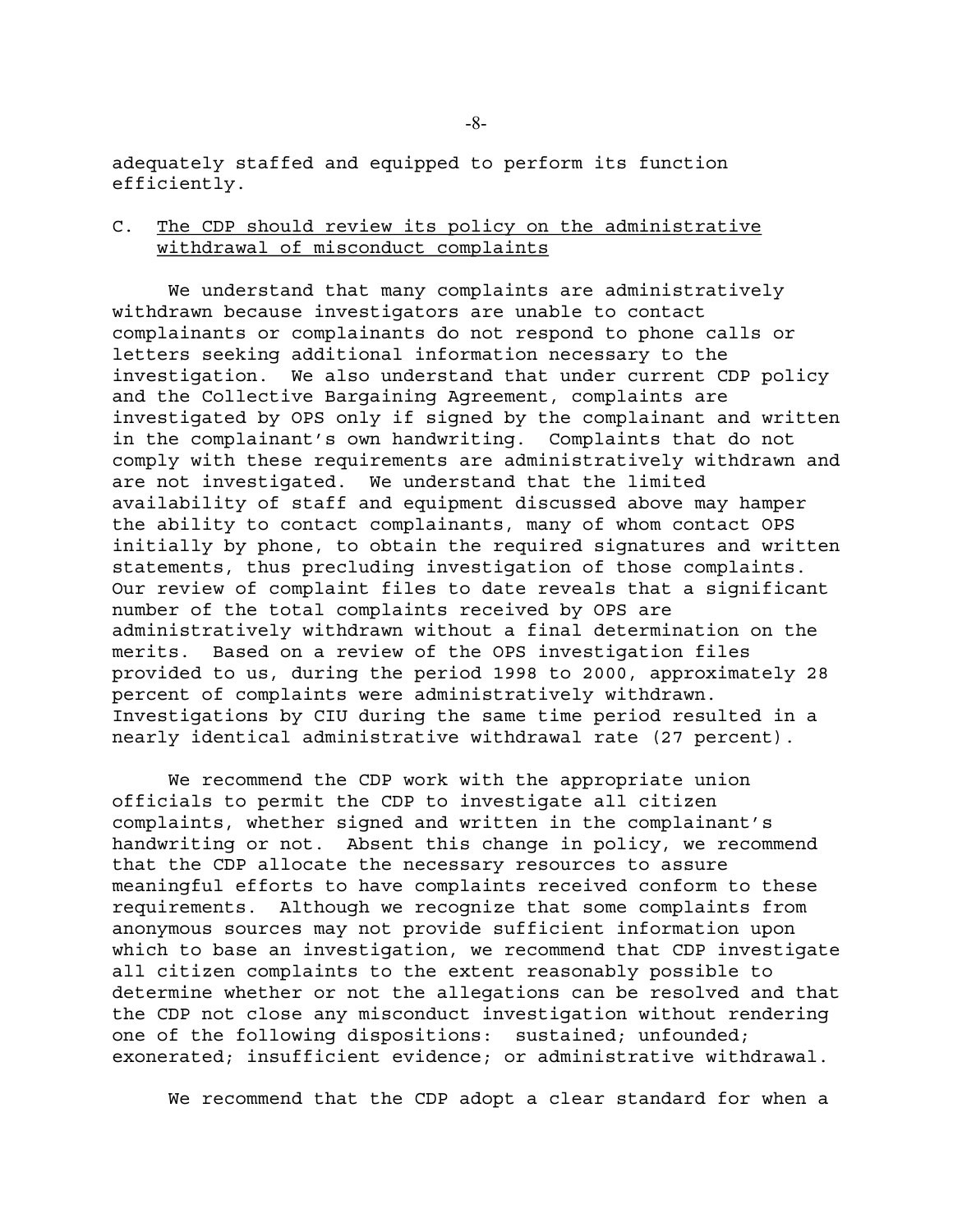case may be administratively withdrawn. We note that Section 9.0 of the Proposed OPS Procedural Manual contains useful guidance on this issue,<sup>2</sup> however further clarification may be beneficial. We recommend that the standard for administrative withdrawal be phrased so that a matter is not administratively withdrawn unless an investigation cannot be completed because the complainant is unavailable or unwilling to cooperate after diligent effort has been made and there is no other information on which to base an investigation. We recommend that the standard be incorporated in a general police order and be made applicable to all officers charged with investigating complaints, including IA.

### D. The CDP should revise and update the standard procedures for accepting and investigating misconduct complaints

Based on our review of investigations to date, we are concerned that investigators inject opinions and speculation that may call into question the objectivity of the investigation. We recommend that the CDP clarify Section 3.4 of the OPS manual to make clear that investigators should not insert personal views or unsupported conjecture in their investigative reports. The goal of administrative investigation is to (1) ensure that the investigation is conducted fairly and impartially, (2) establish what happened, and (3) uncover and preserve all pertinent evidence. Accordingly, we recommend that all complaint investigators be trained to consider all relevant evidence including circumstantial, direct and physical evidence, as appropriate, and make credibility determinations, if feasible. Investigators should not give automatic preference to any person's statement over any other person's statement. In making such credibility determinations, the investigators should consider, at a minimum, the following factors: (i) the officer's investigation history (if relevant to their credibility in the investigation); (ii) the complainant's or witness' criminal history (if relevant to their credibility in the investigation); and, (iii) other credible facts suggesting a propensity for untruthfulness of the persons involved or credibility of the

<sup>&</sup>lt;sup>2</sup> Section 9.0 provides in relevant part: "Administratively Withdrawn - the investigation cannot be completed due to the unavailability of the complainant after diligent efforts have been made to contact him and there is no other information on which to base an investigation and/or the complainant's unwillingness, if there is no other information on which to base an investigation."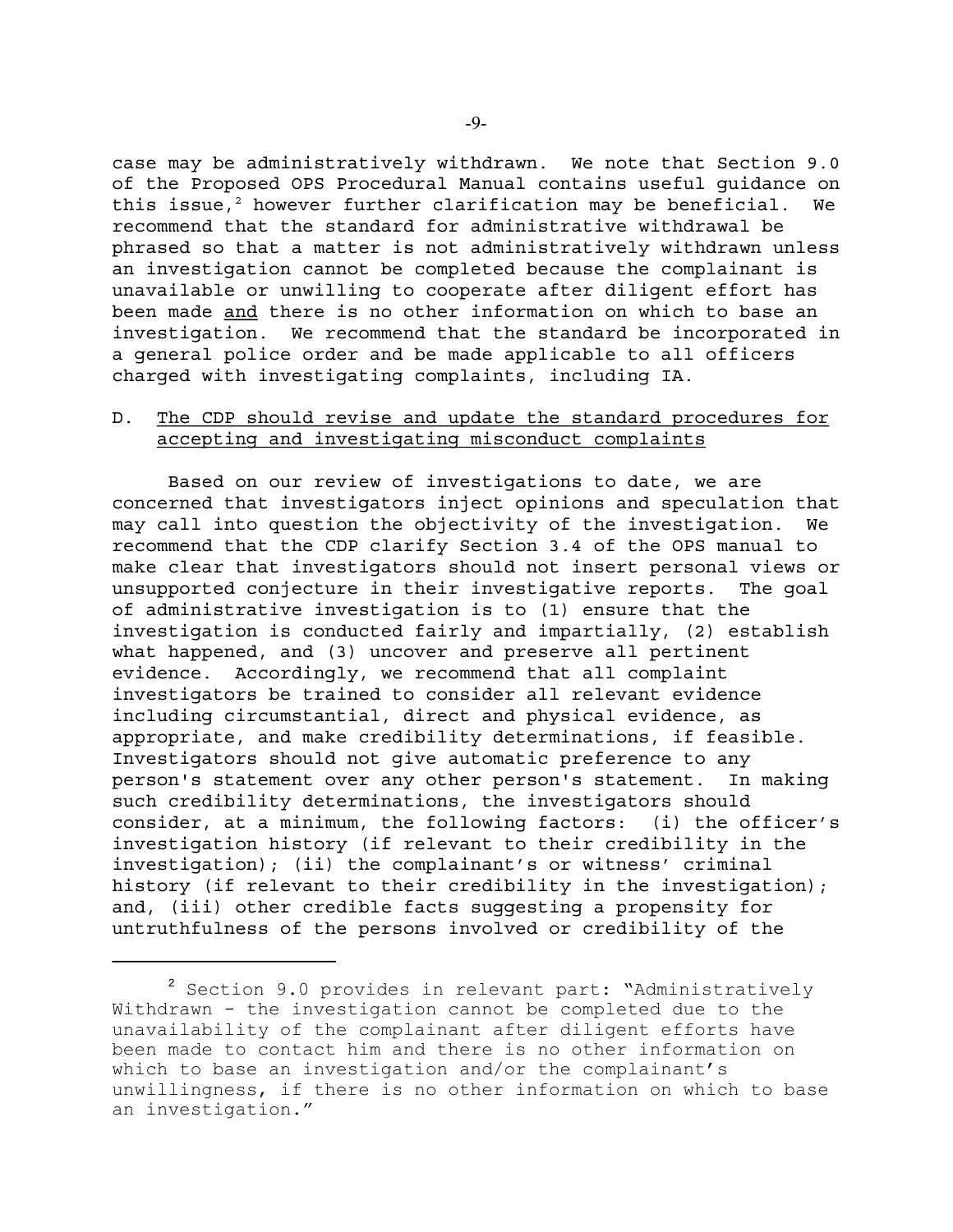complaint in general. In making such credibility determinations CDP investigators should not disregard a witness's statement merely because the witness has some connection to the complainant. Further, the CDP should train all of their investigators on the factors to consider when evaluating complainant or witness credibility. Investigators should make efforts to resolve material inconsistencies between witness statements. We recommend that the CDP prohibit investigators, during complaint investigations, from asking officers or other witnesses leading questions that improperly suggest legal justifications for the officer's conduct when such questions are contrary to appropriate law enforcement techniques.

Our review of OPS investigations also revealed concerns about the thoroughness of misconduct complaint investigations and the potential for possible criminal prosecutions to be affected by a lack of appreciation for the principles of Garrity v. New Jersey 385 U.S. 493 (1967)(holding that if a law enforcement officer is not provided with immunity, any statement given under threat of adverse personnel action is unconstitutionally coerced). We recommend that OPS institute the following investigative policies and practices: for all complaints alleging misconduct, require investigators to conduct in-person, recorded interviews with all identified complainants, witnesses, and officers who are the subject of such complaints; require that all complaints alleging misconduct, including, anonymous complaints, withdrawn complaints, and complaints filed by complainants who are unwilling to cooperate with the OPS or whom OPS is unable to locate, are investigated to the extent reasonably possible to determine whether or not the allegations can be resolved; create written guidelines regarding when to compel statements pursuant to Garrity v. New Jersey that ensure the integrity of potential criminal investigations; and train investigators in these procedures.

Finally, the IA procedural manual CDP provided to us by the CDP was published in 1982. This 20 year old manual does not appear to accurately describe the current role of IA and, by virtue of its age, contains techniques that are out-dated and no longer applicable. Accordingly, we recommend that the CDP develop a new IA manual that, at a minimum, describes the required investigative steps including (a) procedures for contacting victims and witnesses, (b) evidence gathering techniques, (c) the format and content of investigative reports and (d) procedures for exchanging information between different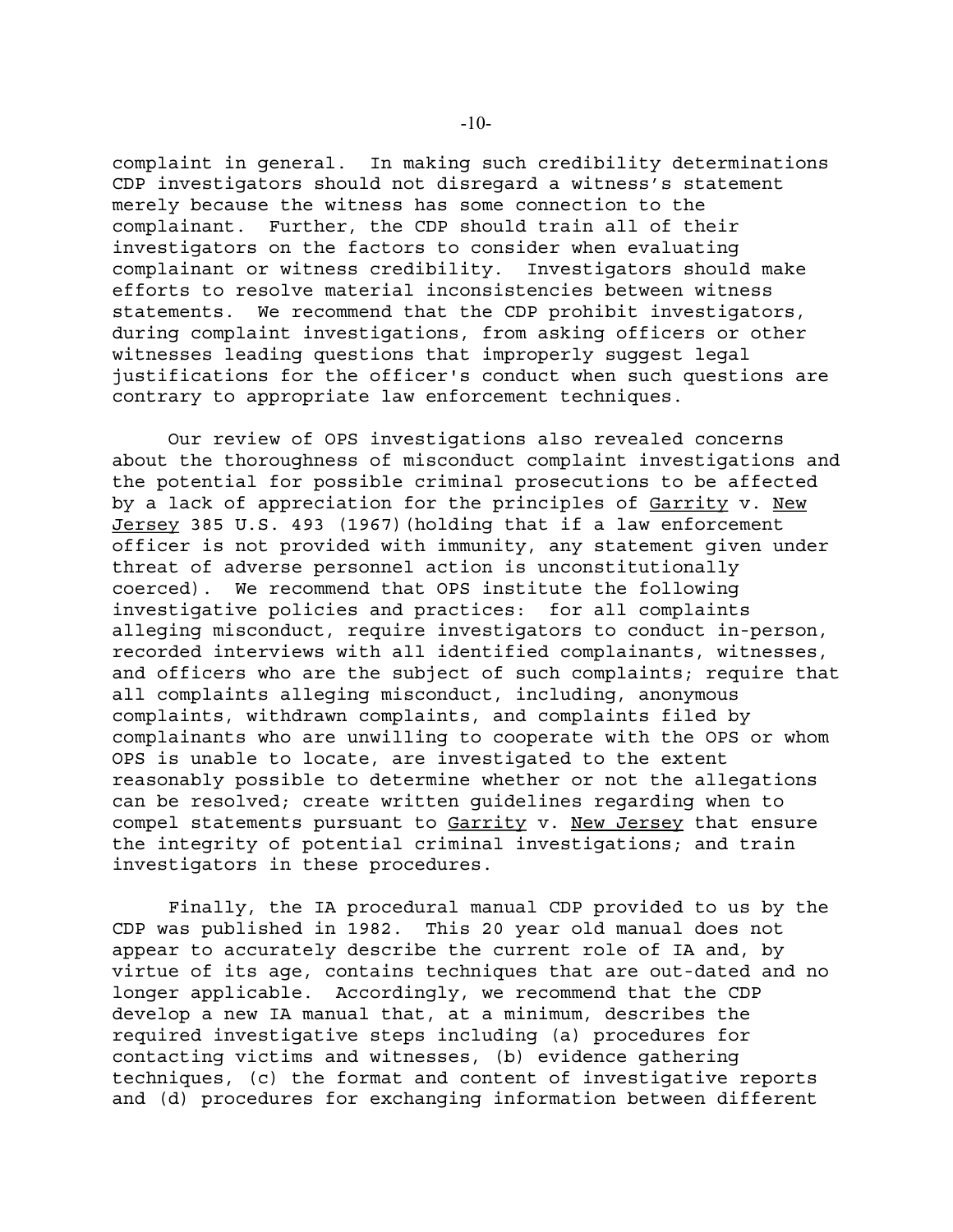units of the CDP. We would be happy to suggest training resources and model policies that may assist in the development of this new manual.

### **III. Risk Management**

A. The CDP should develop its risk management system to track a wide variety of employee conduct in order to identify and assist employees whose actions suggest job-related issues

We understand that the CDP has recently purchased a risk management software system to help identify and remedy potentially troublesome officer conduct. We understand that this system is designed to allow the CDP to aggregate data from a variety of sources, such as personnel files, citizen complaints and use of force reports in order to review systemic issues that may require changes in training or policy. Our specific recommendations on the data elements that should be collected to make the risk management system a more useful tool from the present day forward are included below. We also recommend that the database be populated with historical data from the last several years.

We believe that the CDP will benefit from utilization of its automated risk management tool. We are pleased to learn that the CDP's system was installed in December 2001, and that CDP staff are presently working on the logistical issues involved in populating this system with data from different sources. We recommend that the CDP capture data elements relating to both officer action and organizational conduct. Data that may be helpful include: uses of deadly and non-deadly force, complaints investigated by both IA and OPS, criminal allegations against officers, civil or administrative claims against officers, assignment and rank history of officers. Because of the CDP policy regarding the administrative withdrawal of complaints discussed above, we recommend that the risk management system also include data regarding complaints that are closed by withdrawal.

Because risk management tools are designed to help supervisors and managers identify and correct behaviors before the imposition of discipline might become necessary, we recommend that the CDP review its policy regarding the Early Intervention Program (EIP) and clarify how the risk management system will be used in connection with the EIP, including what thresholds will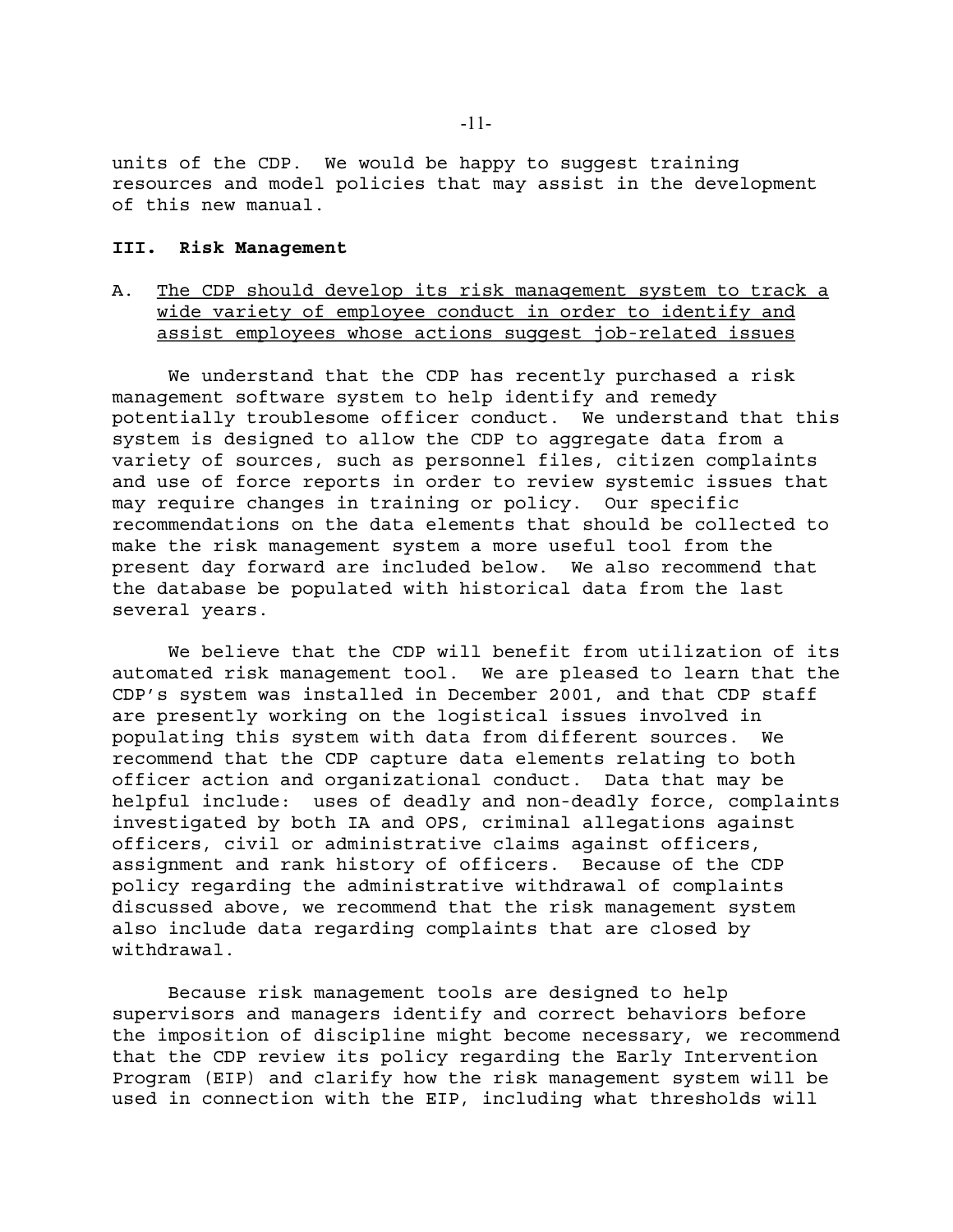be used to identify officers for review and how such officers' conduct will be reviewed. Moreover, officers should be made aware of what non-disciplinary actions may be taken by supervisors and managers when specific officers are identified by the risk management system. We also recommend that the CDP emphasize that first line supervisors remain responsible for the behavior of officers under their supervision.

We understand that the current EIP policy contemplates that the office of the Chief of Police will monitor statistical records, presumably the risk management system. In addition, when an officer exhibits a number of indicators equal to or exceeding the threshold determined by the Chief, an EIP package will be delivered to the officer's commander for review. We understand that the commander, with input from supervisory staff, may determine that intervention is not warranted. We recommend that the CDP require district commanders who determine that intervention is not merited under the EIP, be required to provide a written explanation to justify this determination. Finally, we recommend that the EIP not be voluntary on the part of the officer, as the program is designed to reaffirm agency policy and provide additional training or other appropriate non-disciplinary assistance. We understand that other police departments around the country require that officers participate in these types of assistance programs in order to address at risk behavior and prevent officers from becoming involved in serious misconduct.

### **IV. Traffic and Pedestrian Stops**

# A. The CDP should implement its data collection initiative and expand the frequency and scope of its data analysis

We understand that the CDP has decided to collect data on all pedestrian and motor vehicle stops by CDP officers. We understand that as part of this initiative the CDP is including diverse members of the community, representatives of the CPPA, the FOP, and other line officers and command staff in the development of the policy statement and data collection protocol. We applaud these efforts. As we have discussed with Chief Lohn, former Chiefs Bounds and Flask, and members of the CDP command staff, meaningful analysis of stop data requires the collection of a number of data items. We have been provided with a draft data collection form that CDP officers will utilize to capture the following data: the date of the stop, the officer's name and badge number, the location of the stop, the gender,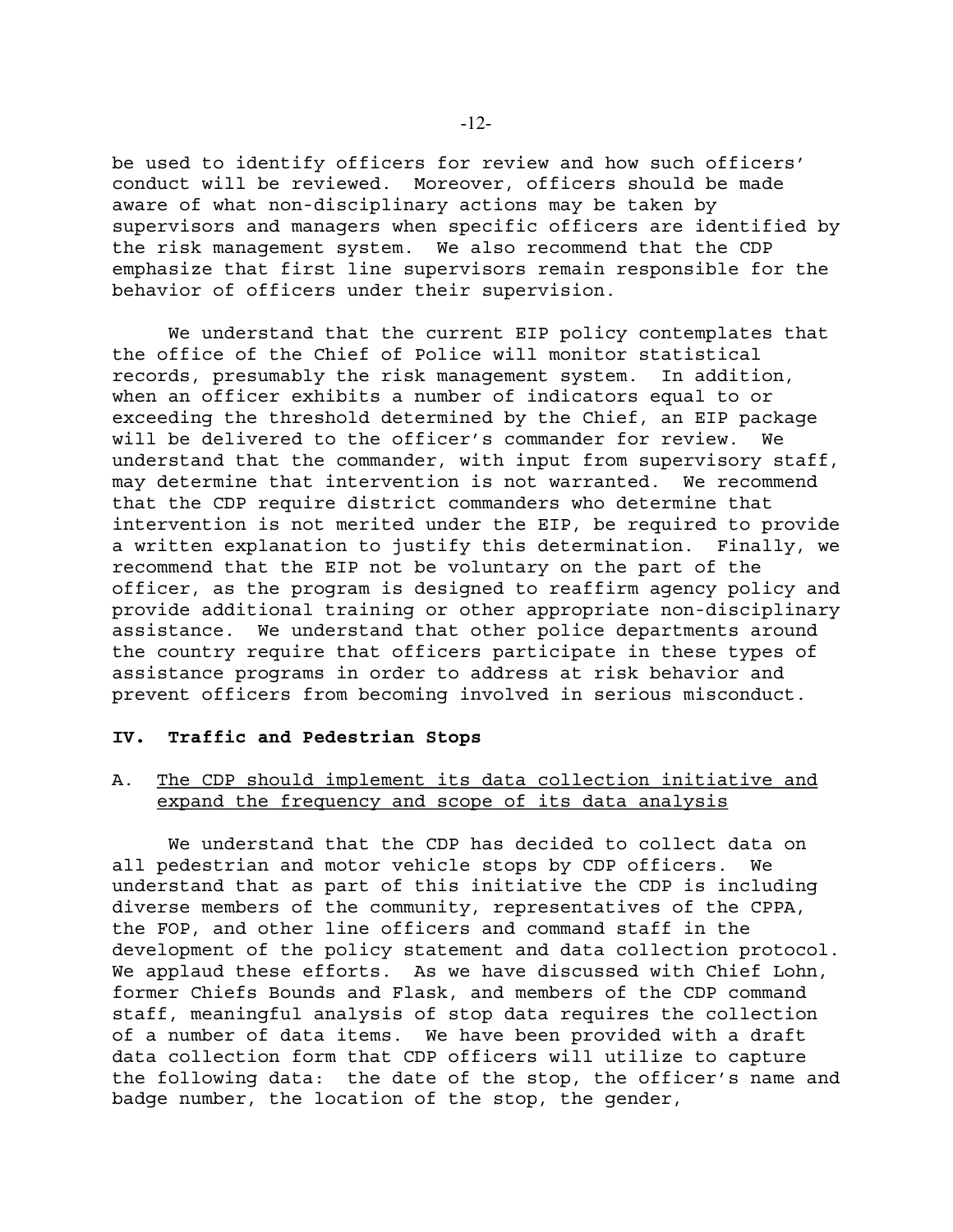race/ethnicity and date of birth of person stopped, the basis for the stop, whether a search or frisk of the person or vehicle was conducted, whether the search was consensual, whether any contraband was seized, the result of the contact (i.e verbal warning, citation issued, or arrest), the state in which the vehicle stopped is registered, and whether a canine was deployed. We understand that the CDP had planned to begin data collection in February 2002, but that a test of the data collection system in January 2002 highlighted certain logistical issues that the CDP is currently working to resolve.

We also recommend that the CDP develop a methodology for analyses of stop data on a regular basis. Because much research is presently being done in the area of data analysis, both within the policing profession and in academia, the CDP may want to retain a consultant for guidance in data analysis. In addition to examining traffic stop data, we recommend that traffic stop analyses include a review of commendations and compliments, as well as information on complaints and civil suits (both pending and resolved) that allege discrimination in the provision of police services on the basis of race, color, or national or ethnic origin.

We also understand that for the last year the CDP has been collecting and reviewing certain data items from uniform traffic tickets (UTTs) including the identity, gender, and race of all persons to whom a citation is issued, data that identifies the vehicle and license plate, the street location of the stop that resulted in the issuance of the ticket(s), the police district in which the ticket was issued and the identity of the issuing officer. We understand that the CDP has been conducting regular reviews of this UTT data and recommend that this practice continue in conjunction with the stop data analyses discussed above.

### B. The CDP should utilize its in-car video cameras and audio recorders more systematically

It is our understanding that CDP utilizes video cameras mounted in police cruisers and audio recorders to detect and prosecute persons suspected of driving under the influence violations and to investigate fatal and other serious traffic accidents. (GPO 3.4.03). We recommend that these cameras and recorders be used to record all traffic stops. We urge the CDP (1) to configure the video camera systems and audio recorders so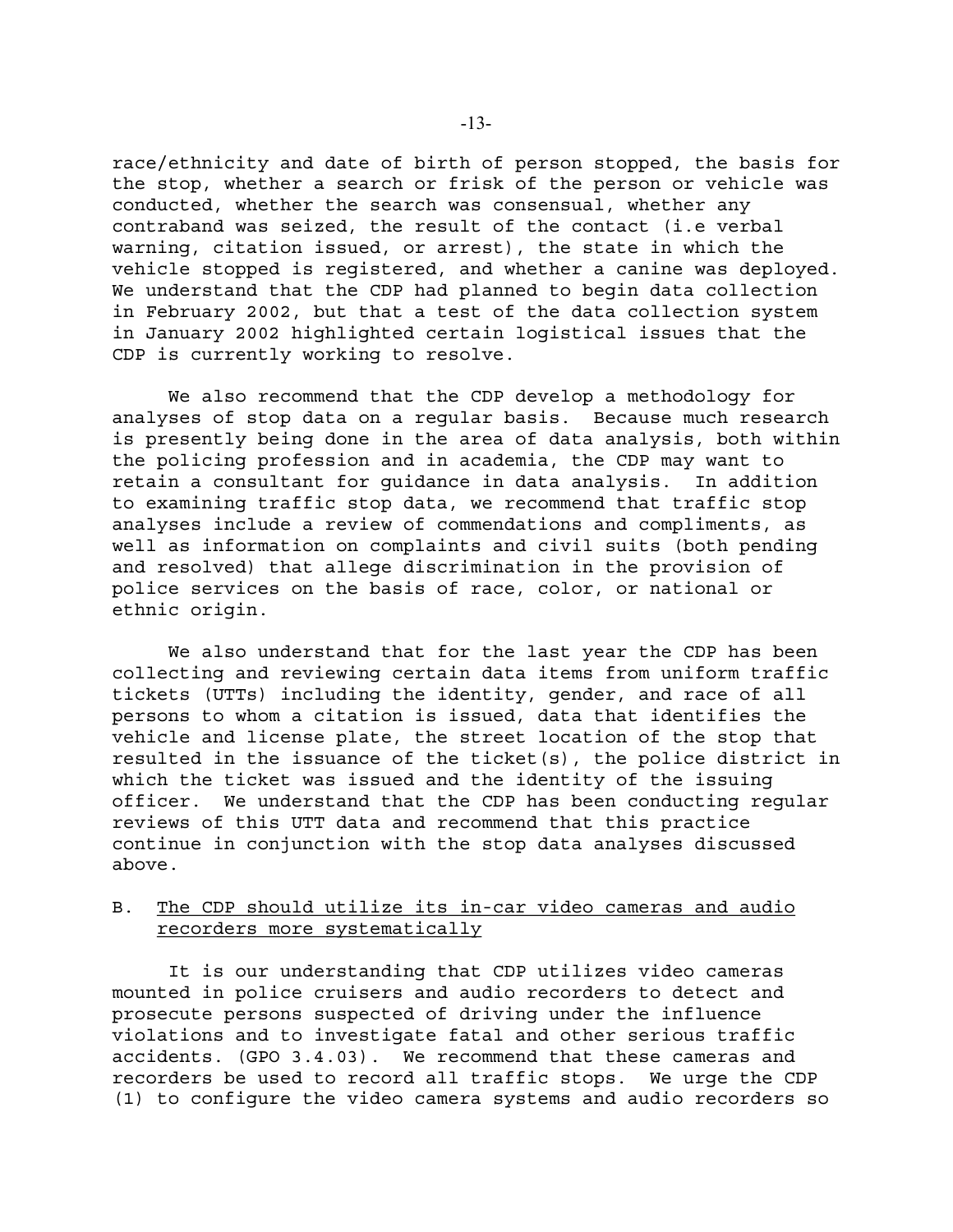they begin taping at the time that an officer activates his/her emergency equipment, and (2) to modify its policy regarding the storage of the tapes to prohibit officers from rewinding the tapes or erasing or re-using the tapes and to maintain the evidentiary integrity of the tapes. Used tapes should be stored for a minimum of 90 days. These recordings can then be used to aid in quickly resolving complaints as well as in conjunction with the stop data and analysis discussed above.

#### **V. Training**

## A. The CDP should provide additional in-service firearms training

All CDP officers are required by the state training board to qualify annually in the use of firearms. We understand that this qualification is achieved during an eight hour in-service firearms training. This training consists of classroom presentations and the administration of a short written exam on the use of deadly force policy, followed by a live-fire examination on the shooting range that focuses on ensuring that officers know how to use firearms proficiently. We understand that the GPO 1.1.10 requires that officers score a minimum of 80 percent on the written examination, but that the written exam consists of approximately 20 questions. Thus, a passing score could be obtained even though questions that test an officer's basic understanding of the use of deadly force policy are answered incorrectly. We recommend that the CDP review this requirement to ensure that a passing score on the written examination requires that officer correctly answer key questions related to the use of deadly force policy.

During our observation of firearms qualification and training, CDP staff showed us the 19 room training facility that is an obvious source of pride. We understand that training is offered at this facility in both search techniques and the use of firearms indoors. We were favorably impressed with the facility and recommend that the CDP develop a formal training curriculum and schedule so that all officers can receive the benefit of this resource. We understand from speaking with command staff, firearms trainers, and rank and file officers, that additional firearms training would be welcomed.

 We also understand that the CDP is considering adding quarterly firearms training for all officers to focus on tactical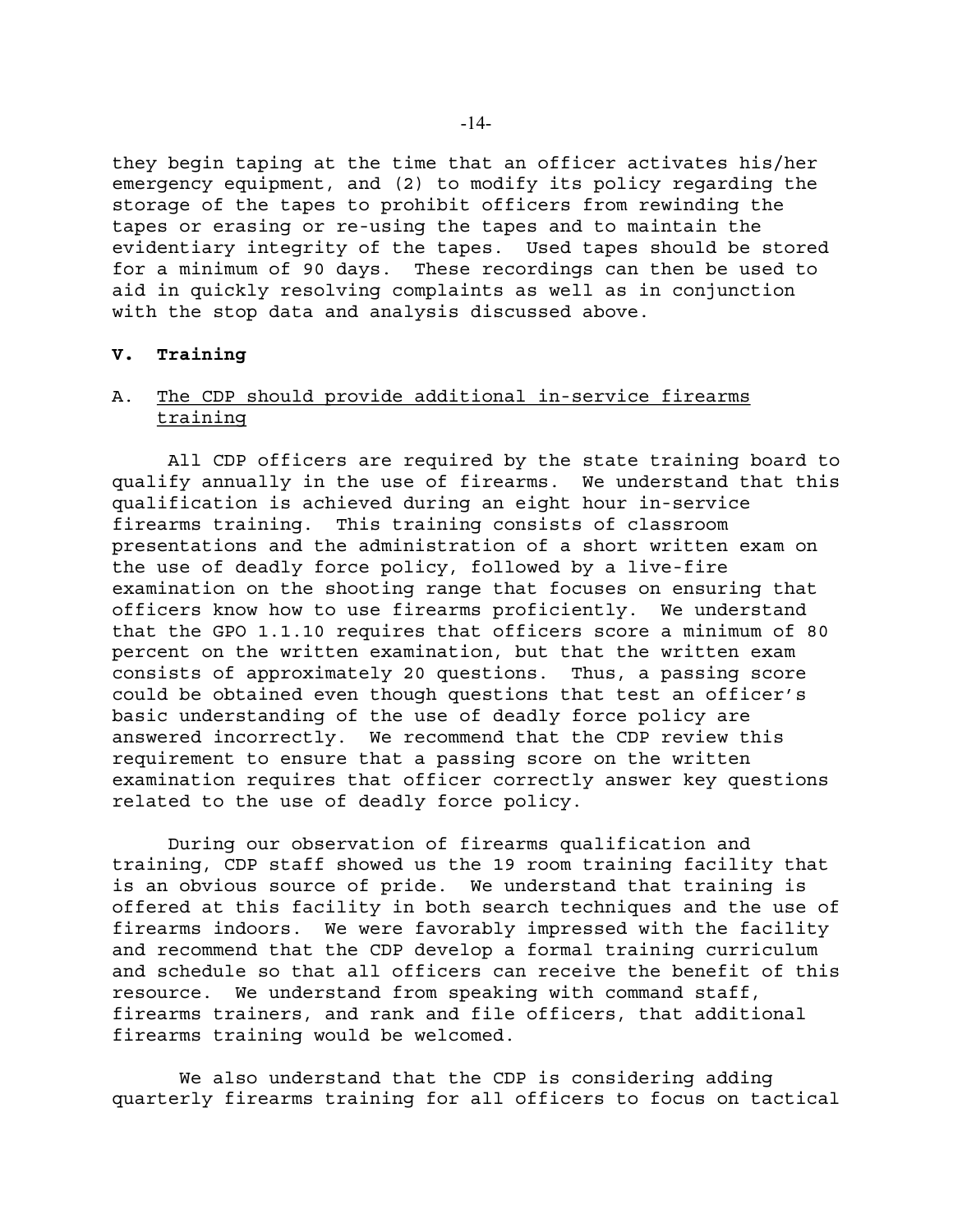and decision-making skills. We strongly encourage this plan. Our review of use of deadly force investigations and "non-use" of deadly force investigations revealed numerous circumstances in which CDP officers utilized tactics that appeared to create additional risks to the officers. Specifically, we observed a number of investigations of CDP officers firing at moving vehicles that, through the use of different tactics, may have been avoidable and presented fewer risks to officers and subjects. We recommend that this additional training include exercises in tactical training and "shoot, don't shoot" decisionmaking scenarios. Further, the use of interactive firearms training technology, or simulation training tools, would provide for realistic role playing and provide CDP officers decisionmaking practice and assessment. To the extent possible, we recommend that the CDP training include scenarios drawn from actual CDP use of force incidents. We recommend that the scenarios be balanced between incidents wherein the officer is able to deploy tactics that result in avoidance of shooting as well as incidents wherein use of deadly force was necessary and justified. Finally, we recommend that officers receive training in night shooting and stress training (i.e., training in using a firearm after undergoing physical exertion). Our review of the 23 use of deadly force incidents provided by the CDP reflect that 17 of these occurred at night.

# B. CDP should develop a structured Field Training Officer (FTO) Program, implement a well-designed FTO selection procedure and take measures to assure that FTOs are adequately trained

We understand from district commanders that FTOs are selected almost exclusively on the basis of seniority with little input from the command staff. These FTOs serve for indefinite terms and receive only limited training. We recommend that the CDP work with union officials to develop a structured program for recruiting, selecting, training and evaluating FTOs.

The CDP should develop specific criteria for the selection of FTOs from the ranks of qualified personnel with the clearly established minimum qualifications. At a minimum, FTOs should have several years of experience as police officers. FTOs should have no adverse disciplinary actions that reflect a lack of integrity, use of excessive force or discriminatory behavior, have favorable performance appraisals, and exhibit interpersonal skills consistent with the coach/mentor function of an FTO. Moreover, the CDP should adopt a structured training and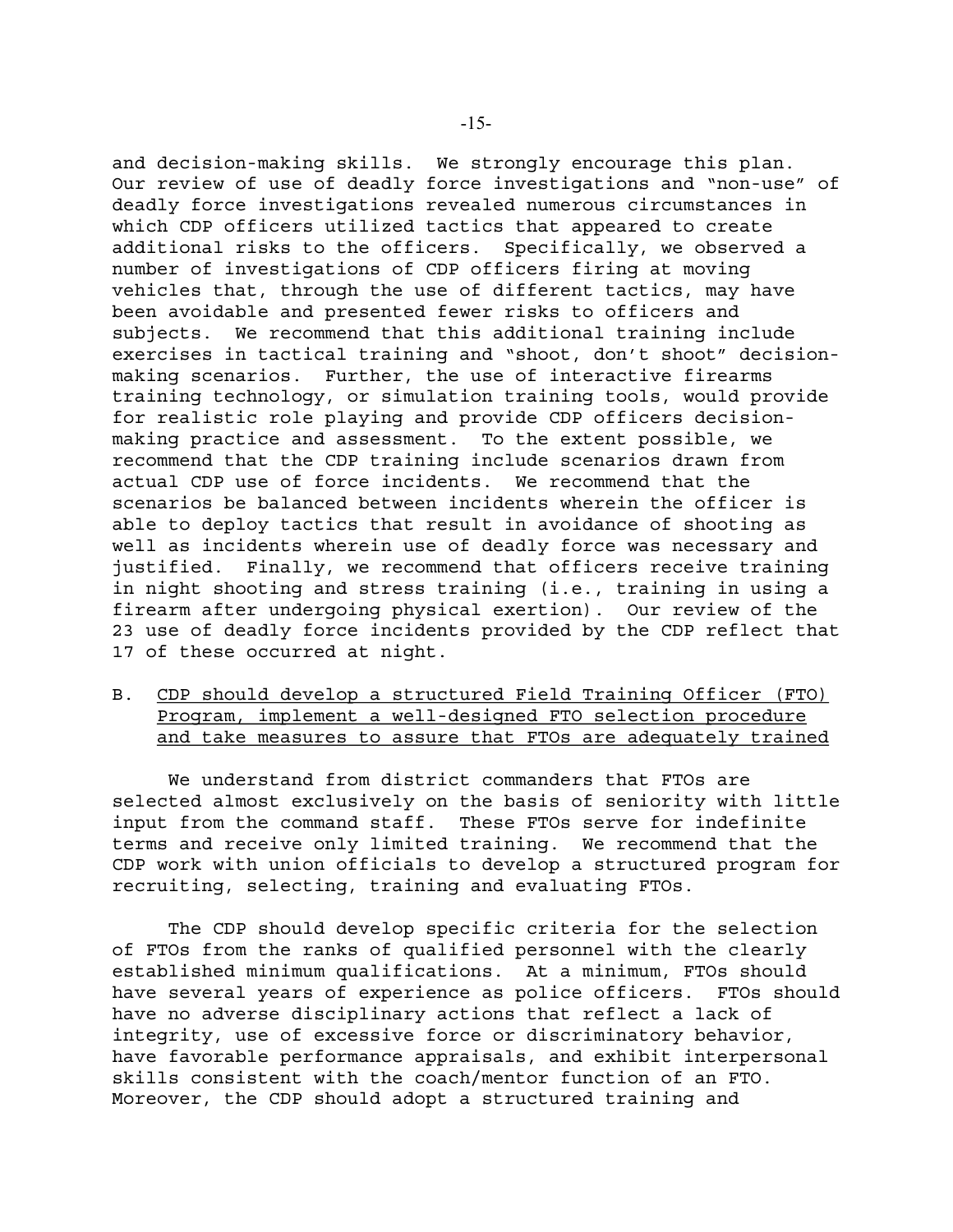evaluation program for FTOs. We would be happy to provide the CDP with examples of FTO programs that other law enforcement agencies have implemented with success.

We recommend that the CDP take measures to recruit and train qualified FTOs, including providing additional incentives to encourage officers to apply to become FTOs. Possible incentives include greater monetary compensation or priority for receiving training on new equipment (such as weapons), policies and procedures. We also recommend that FTOs be appointed to serve for a fixed term of approximately 2 years, renewable at the discretion of the CDP based upon overall satisfactory performance, and that the CDP develop a mechanism for removing FTOs who fail to perform adequately.

## C. CDP management should audit recruit and in-service training and provide in-service cultural diversity training.

A number of training sessions that we have observed highlight the need for the Chief or Executive Staff to audit academy and in-service training in order to be confident that policies are being effectively taught. While some training courses we have attended were well done, others clearly were not effective in conveying the subject matter. For example, one particular training course consisted solely of a lecture on Supreme Court decisions and complex legal concepts. Officers clearly were not paying attention to the lecture (to the point of reading newspapers, doing crossword puzzles and chatting among themselves), asked no questions, and did not participate in any discussion of the issues. CDP command staff apparently were unaware of the specifics of this training until we brought it to their attention.

The recommended auditing can be accomplished either through an auditing function, in which designated CDP personnel, not part of the academy staff, attend training courses and report their observations to the Chief, or by requiring executive and command staff to attend training and to report to the Chief. Regardless of who is designated to carry out the audit function, there should be a reporting structure that, at a minimum, provides information on whether the subject matter taught complied with department policy and current law, whether class time was sufficient and properly used, and whether teaching methods were effective.